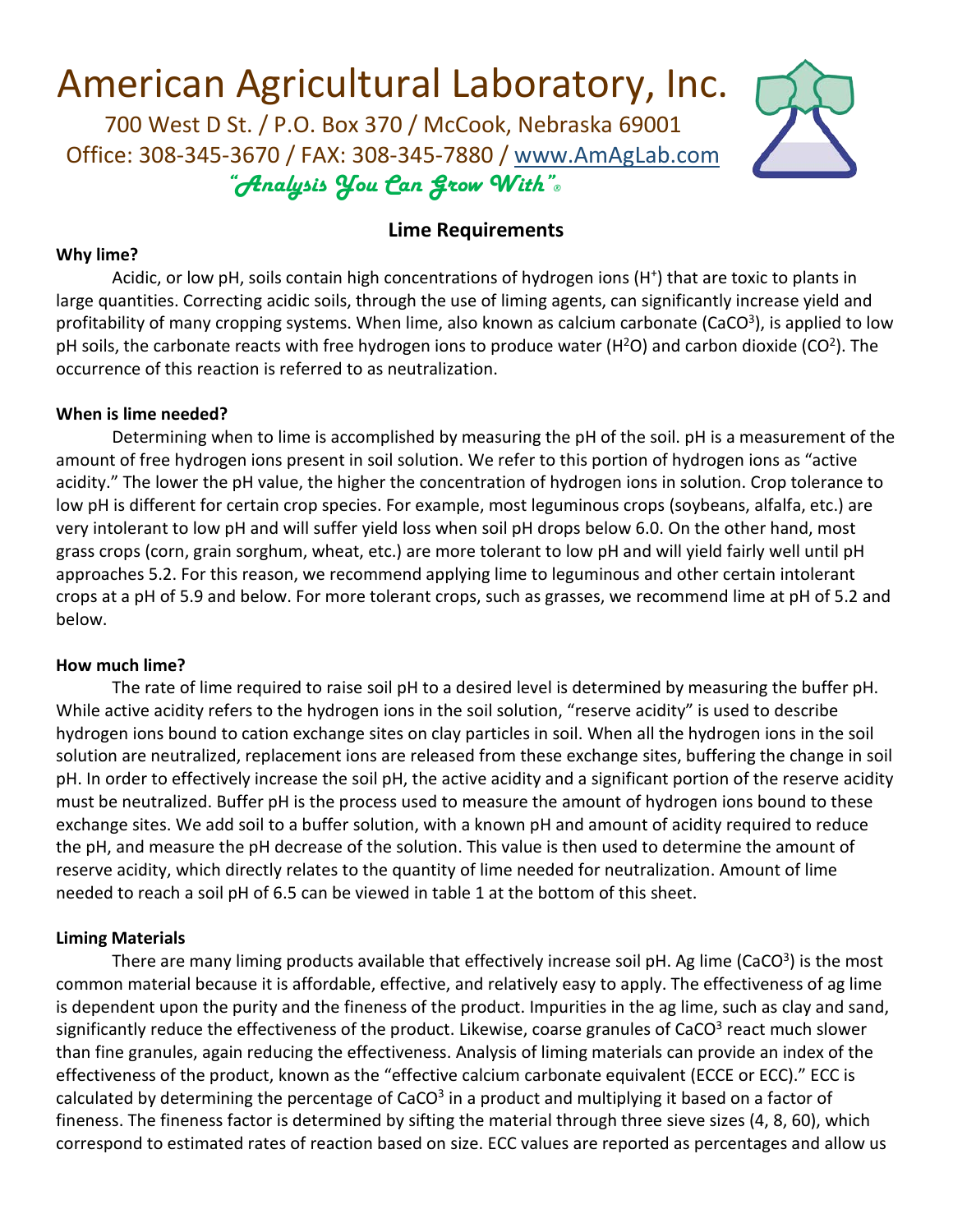to compare different liming materials. Pure, finely ground calcium carbonate has an ECC of 100%. One material with an ECC of 40% will need to be applied at twice the rate of a material with an ECC of 80%, in order to achieve the same soil pH. Liming materials vary widely in their ECC values, which makes it very wise to test materials before purchase to ensure quality.

Other liming materials are available and may have ECC values greater than 100%. This is possible because the chemistry of the product is different than CaCO $3$  and neutralizes more hydrogen ions per unit of material. These products include burnt lime (calcium oxide, CaO), hydrated lime (calcium hydroxide, Ca(OH)2), dolomitic lime (calcium and magnesium carbonate,  $CaCO<sup>3</sup>-MgCO<sup>3</sup>$ ) and pelletized lime (finely ground calcium carbonate). All of these products are great liming options, however they are most often less economical when compared to ag lime. Above all, the best way to compare liming products is by analysis and comparison of ECC values.

## **Applying Lime**

Neutralization reactions occur slowly in soil and should not be thought to instantaneously solve a soil acidity problem. Finely ground, high quality lime can take months to neutralize soil acidity. Lime applications should be made well in advance of planting. Incorporating lime to a depth of 6-7 inches will provide the most rapid pH response, and will provide the greatest benefit to the following crop. Soil samples should be collected regularly to monitor changes in pH and predict when another lime application is needed. In no-till situations, where incorporation is not possible, neutralization will take much longer. Application should be done as early as possible and at 30% of the recommended incorporated rate. More frequent applications may be needed as lime moves down the profile over a period of years.

### **Summary**

- Lime is used to increase soil pH to optimal levels (6.0-6.8) for plant growth.
- Lime recommendations are given when soil pH values drop below critical thresholds that cause expected yield reduction. Critical thresholds vary by crop tolerance such that lime is recommended for legumes at pH<6.0 and grasses at pH<5.3.
- Liming rate is determined by buffer pH, which is a measure of the reserve acidity, and gives the amount of lime needed to raise pH to a target range.
- Many liming materials are available with ag lime being the most common. The effectiveness of a lime source is measured by the effective calcium carbonate equivalent (ECC or ECCE). This is given as a percentage and is dependent on the purity and fineness of the lime source. Pure, finely ground calcium carbonate has an ECC of 100%.
- Apply lime as far in advance of planting as possible, incorporating to a depth of 6-7 inches. Nonincorporated applications, such as no-till situations, should be 30% of the full incorporated lime rate.

## **If there is ever any confusion or further explanation needed regarding any of the topics discussed or other areas of crop production feel free to give us a call at: 308-345-3670**